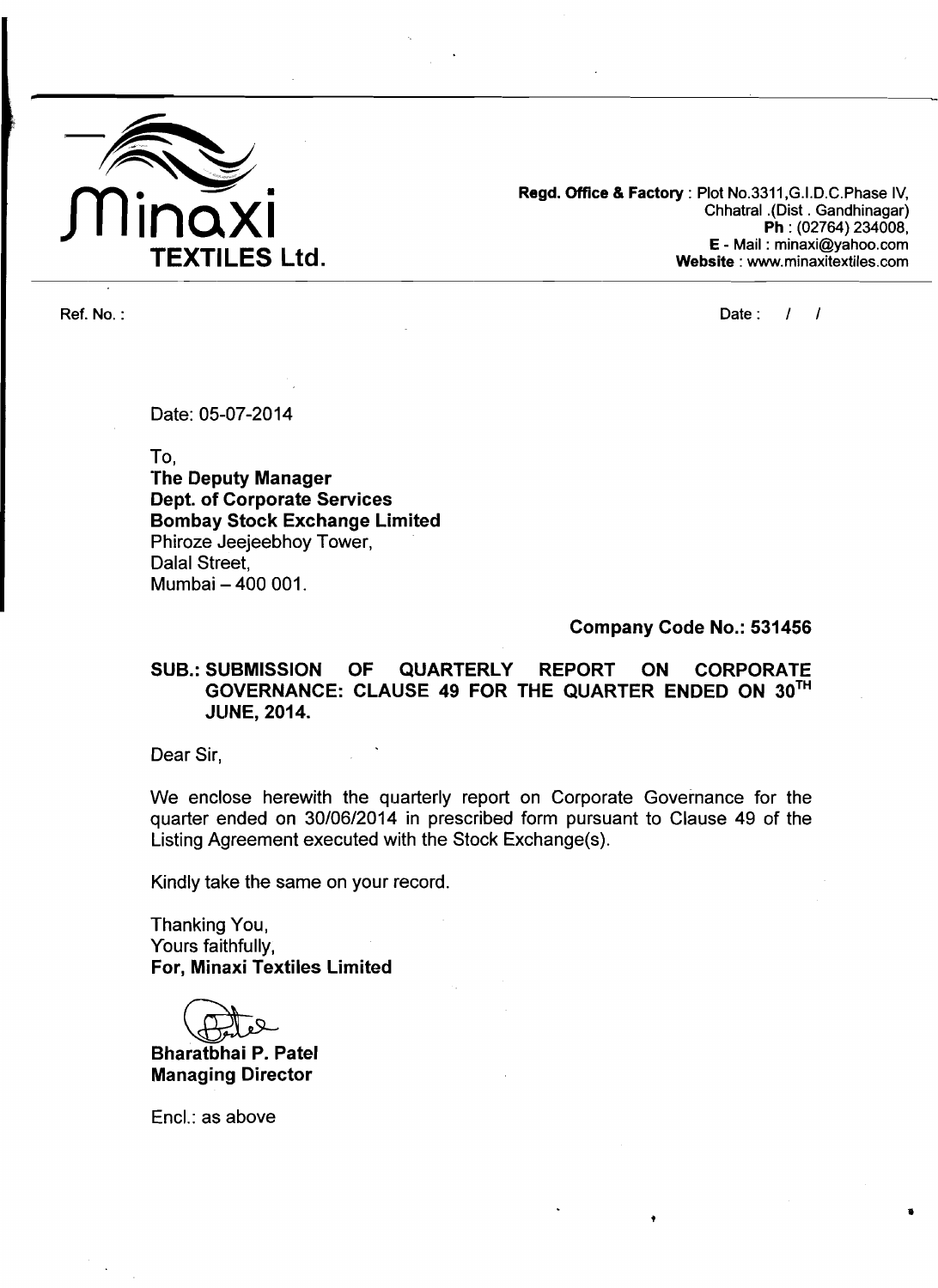## **QUARTERLY COMPLIANCE REPORT ON CORPORATE GOVERNANCE:**

Name of the Company (1988)<br>Company Code No. (1988): 1984<br>
1985 **ISIN No. ISIN No. ISIN 1988**<br>**ISIN No. 1999 ISIN No. 1999** 

 $\ddot{\phantom{a}}$ 

Name of the Company : **Minaxi Textiles Limited** 

- 
- 

## Quarter ended on  $30<sup>th</sup>$  June, 2014

| <b>Particulars</b>                                                                          | <b>Clause of</b><br><b>Listing</b> | <b>Compliance</b><br><b>Status</b> | <b>Remarks</b> |
|---------------------------------------------------------------------------------------------|------------------------------------|------------------------------------|----------------|
|                                                                                             | <b>Agreement</b>                   | Yes/No/NA                          |                |
| <b>I Board of Directors</b>                                                                 | 49 I                               |                                    |                |
| (A) Composition of Board                                                                    | 49(IA)                             | Yes                                |                |
| Board of Directors of the Company<br>(i)                                                    |                                    |                                    |                |
| have an optimum combination of                                                              |                                    |                                    |                |
| executive and non-executive directors                                                       |                                    |                                    |                |
| with not less than fifty percent of the                                                     |                                    |                                    |                |
| Board of Directors comprising of non-                                                       |                                    |                                    |                |
| executive directors.<br>(ii) Where the Chairman of the Board is an                          |                                    |                                    |                |
| Executive Director, at least half of the                                                    |                                    |                                    |                |
| Board should comprise of independent                                                        |                                    |                                    |                |
| directors.                                                                                  |                                    |                                    |                |
| Non-executive Directors' compensation &<br>(B)                                              | 49 (IB)                            | Yes                                |                |
| disclosures:                                                                                |                                    |                                    |                |
| All fees/compensation, if any paid to non-                                                  |                                    |                                    |                |
| executive Directors, including independent                                                  |                                    |                                    |                |
| directors, shall be fixed by the Board of                                                   |                                    |                                    |                |
| shall<br>require<br><b>Directors</b><br>and<br>previous                                     |                                    |                                    |                |
| shareholders<br>approval<br>of<br>in general<br>meeting. The shareholders' resolution shall |                                    |                                    |                |
| specify the limits for the maximum number                                                   |                                    |                                    |                |
| of stock options that can be granted to                                                     |                                    |                                    |                |
| non-executive<br>directors,<br><i>including</i>                                             |                                    |                                    |                |
| independent directors, in any financial year                                                |                                    |                                    |                |
| and in aggregate.                                                                           |                                    |                                    |                |
| (C) Other provisions as to Board and                                                        | 49 (IC)                            | Yes                                |                |
| Committees:                                                                                 |                                    |                                    |                |
| The Board shall meet at least four<br>(i)                                                   |                                    |                                    |                |
| times a year, with a maximum time<br>gap of four months between any two                     |                                    |                                    |                |
| meetings.                                                                                   |                                    |                                    |                |
| (ii) A Director shall not be a member in                                                    |                                    |                                    |                |
| more than ten committees or act as                                                          |                                    |                                    |                |
| chairman of more than five committees                                                       |                                    |                                    |                |
| across all companies in which he is a                                                       |                                    |                                    |                |
| director. It should be a mandatory                                                          |                                    |                                    |                |
| annual requirement for every director                                                       |                                    |                                    |                |
| to inform the company about the                                                             |                                    |                                    |                |
| committee positions he occupies in                                                          |                                    |                                    |                |
| other companies and notify changes as<br>and when they take place.                          |                                    |                                    |                |
|                                                                                             |                                    |                                    |                |
| (iii) The Board shall periodically review                                                   |                                    |                                    |                |
| reports<br>of<br>compliance<br>all<br>laws                                                  |                                    |                                    |                |
| applicable to the company, as well as                                                       |                                    |                                    |                |
| steps taken to rectify instances of non-                                                    |                                    |                                    |                |
| compliances.                                                                                |                                    |                                    |                |

\*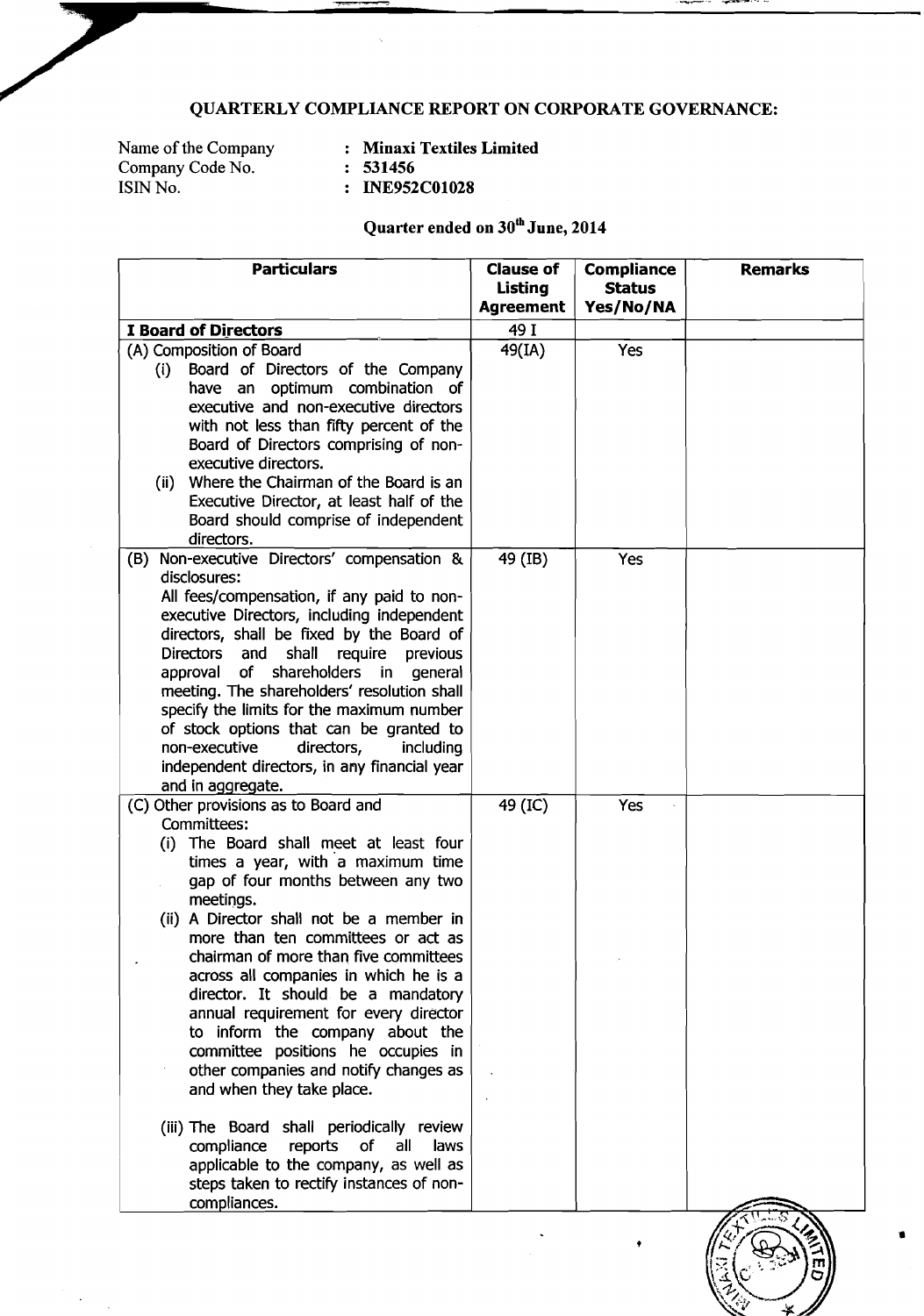| D) Code of Conduct:                                    | 49 (ID)   | Yes        |  |
|--------------------------------------------------------|-----------|------------|--|
| (i) The Board shall lay down a code of                 |           |            |  |
| conduct for all Board members and                      |           |            |  |
|                                                        |           |            |  |
| senior management of the Company.                      |           |            |  |
| (ii) All Board members and senior shall                |           |            |  |
| affirm compliance with the code on an                  |           |            |  |
| annual base. The Annual Report of the                  |           |            |  |
| Company shall contain a declaration to                 |           |            |  |
|                                                        |           |            |  |
| this effect by the CEO.                                |           |            |  |
| <b>II. Audit Committee</b>                             | 49 (II)   |            |  |
| (A) Qualified & Independent Audit Committee:           | 49 (IIA)  | <b>Yes</b> |  |
| The Audit Committee shall<br>(i)<br>have               |           |            |  |
| minimum three directors as members.                    |           |            |  |
|                                                        |           |            |  |
| Two thirds of the members shall be                     |           |            |  |
| independent directors.                                 |           |            |  |
| All members of the Audit Committee<br>(ii)             |           |            |  |
| shall be financially literate and at least             |           |            |  |
| one member shall have accounting or                    |           |            |  |
| related<br>financial                                   |           |            |  |
| management                                             |           |            |  |
| expertise.                                             |           |            |  |
| (iii)<br>The Chairman shall be an independent          |           |            |  |
| director.                                              |           |            |  |
| The Chairman of the Committee shall<br>(iv)            |           |            |  |
| be present at Annual General Meeting.                  |           |            |  |
|                                                        |           |            |  |
| (v)<br>The Audit Committee may invite such             |           |            |  |
| of executives, finance directors, head                 |           |            |  |
| of internal audit and a representative                 |           |            |  |
| of statutory auditor to be remain                      |           |            |  |
| present as invitees for the Audit                      |           |            |  |
|                                                        |           |            |  |
| Committee meeting.                                     |           |            |  |
| The Company Secretary / Compliance<br>(vi)             |           |            |  |
| Officer shall act as the secretary to the              |           |            |  |
| Committee.                                             |           |            |  |
| (B) Meeting of Audit Committee:                        | 49 (IIB)  | Yes        |  |
|                                                        |           |            |  |
| The Audit Committee should meet at least               |           |            |  |
| four times in a year and not more than four            |           |            |  |
| months shall elapse between two meetings.              |           |            |  |
| The quorum shall be either two members or              |           |            |  |
| one third of the members of the audit                  |           |            |  |
| committee whichever is greater, but there              |           |            |  |
|                                                        |           |            |  |
| should be a minimum of two independent                 |           |            |  |
| members present.                                       |           |            |  |
| (C) Powers of Audit Committee                          | 49 (IIC)  | Yes        |  |
| (D) Role of Audit Committee                            | 49 II(D)  | Yes        |  |
|                                                        |           |            |  |
| (E) Review of Information by Audit Committee           | 49 (IIE)  | Yes.       |  |
| <b>III. Subsidiary Companies</b>                       | 49 (III)  | <b>NA</b>  |  |
| <b>IV. Disclosures</b>                                 | 49 (IV)   |            |  |
| (A) Basis of related party transactions:               | 49 (IV A) | <b>Yes</b> |  |
| A Statement in Summary Form of<br>(i)                  |           |            |  |
|                                                        |           |            |  |
| Transactions with related parties in the               |           |            |  |
| ordinary course of business shall be                   |           |            |  |
| placed periodically before the Audit                   |           |            |  |
| Committee.                                             |           |            |  |
| of<br><b>Details</b><br>material<br>individual<br>(ii) |           |            |  |
| transactions with related parties, which               |           |            |  |
|                                                        |           |            |  |
| are not in normal course of business,                  |           |            |  |
| shall be placed before the Audit                       |           |            |  |
| Committee.                                             |           |            |  |
|                                                        |           |            |  |
|                                                        |           |            |  |
|                                                        |           |            |  |
|                                                        |           |            |  |
|                                                        |           |            |  |

 $\frac{1}{2}$